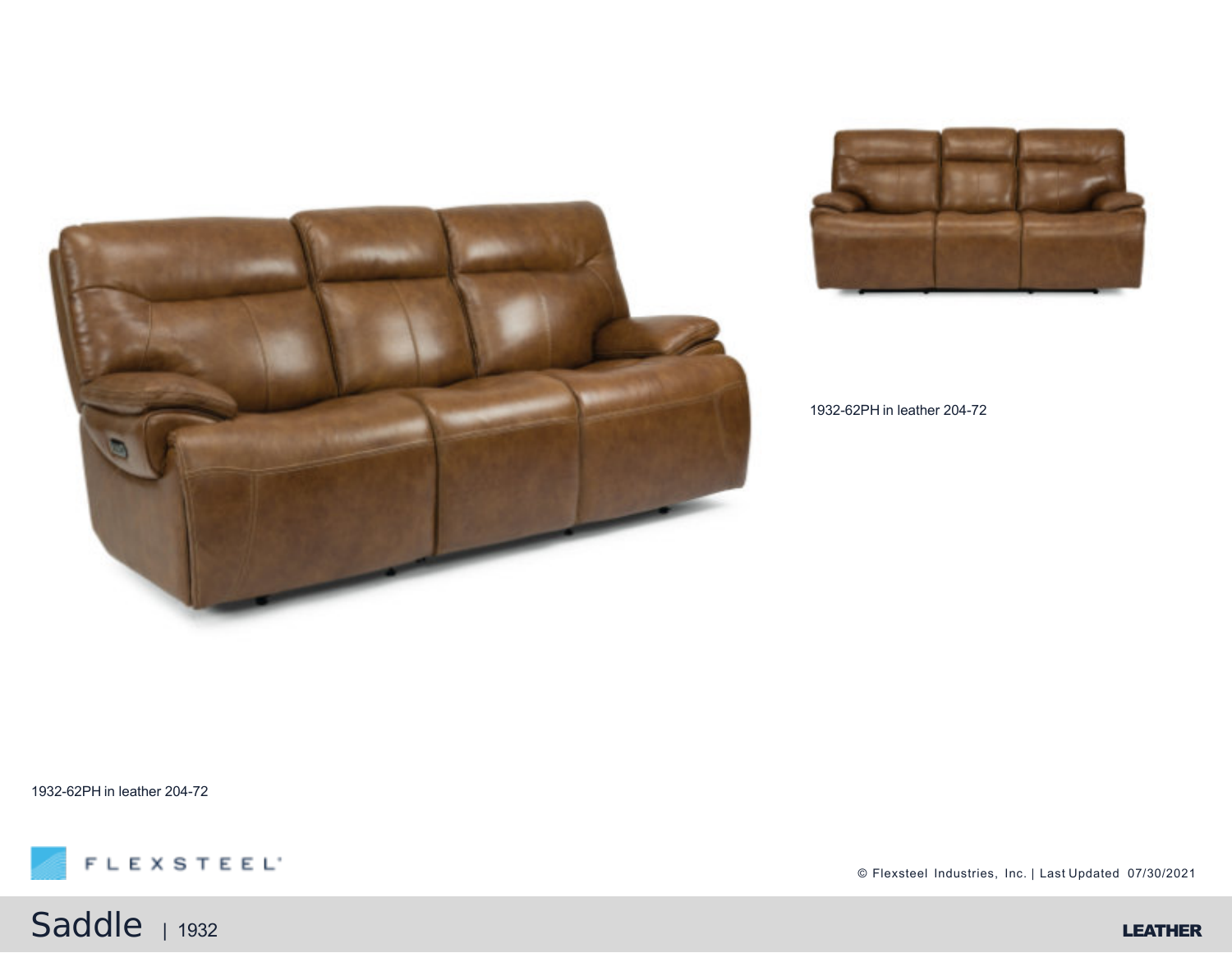## Saddle | 1932

| 62PH<br>60PH<br>54PH | <b>FEATURES</b>                             | <b>PRODUCT DIMENSIONS</b>                                               | <b>OVERALL</b><br><b>Height Width Depth</b> |     | <b>SEAT</b>               |     |      |      |                  |                               |      |
|----------------------|---------------------------------------------|-------------------------------------------------------------------------|---------------------------------------------|-----|---------------------------|-----|------|------|------------------|-------------------------------|------|
|                      |                                             |                                                                         |                                             |     | <b>Height Width Depth</b> |     |      | Arm  | <b>Open Wall</b> | <b>Height Depth Clearance</b> |      |
|                      | <b>Flexsteel Spring Unit</b>                |                                                                         |                                             |     |                           |     |      |      |                  |                               |      |
|                      | <b>DualFlex</b>                             | <b>Power Reclining Sofa with Power</b>                                  |                                             |     |                           |     |      |      |                  |                               |      |
|                      | <b>Back Construction</b>                    | <b>Headrests</b><br>$-62$ PH                                            | 42"                                         | 89" | 42''                      | 21" | 66"  | 22"  | 26''             | 68"                           | 5''  |
|                      | Attached                                    |                                                                         |                                             |     |                           |     |      |      |                  |                               |      |
|                      | <b>Seat Construction</b>                    | <b>Power Reclining Loveseat with</b><br><b>Power Headrests</b>          | 42"                                         | 67″ | 42"                       | 21" | 44″  | 22"  | 26''             | 68″                           | 5''  |
|                      | Attached                                    | $-60$ PH                                                                |                                             |     |                           |     |      |      |                  |                               |      |
|                      | <b>Seat Cushion(s)</b><br>High-Density (HC) | <b>Power Gliding Recliner with Power</b><br><b>Headrest</b><br>$-54$ PH | 42"                                         | 44" | 43"                       | 21" | 19'' | 23'' | 26''             | 66"                           | 11'' |
|                      |                                             |                                                                         |                                             |     |                           |     |      |      |                  |                               |      |

## **Standard**

Optional